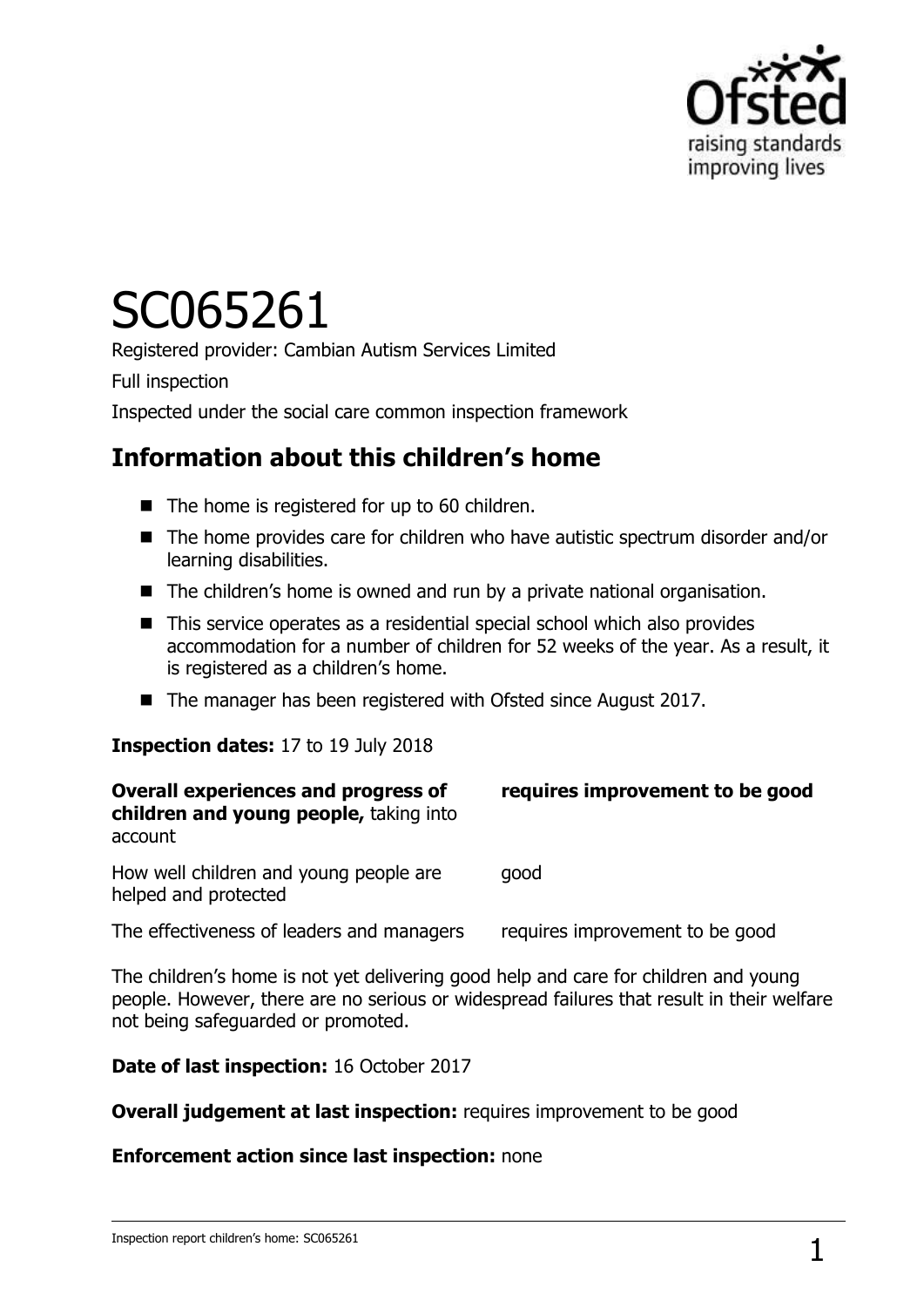

## **Recent inspection history**

| <b>Inspection date</b> | <b>Inspection type</b> | <b>Inspection judgement</b>        |
|------------------------|------------------------|------------------------------------|
| 16/10/2017             | Full                   | Requires improvement to<br>be good |
| 27/06/2017             | Full                   | Inadequate                         |
| 01/02/2017             | Interim                | Sustained effectiveness            |
| 14/06/2016             | Full                   | Requires improvement               |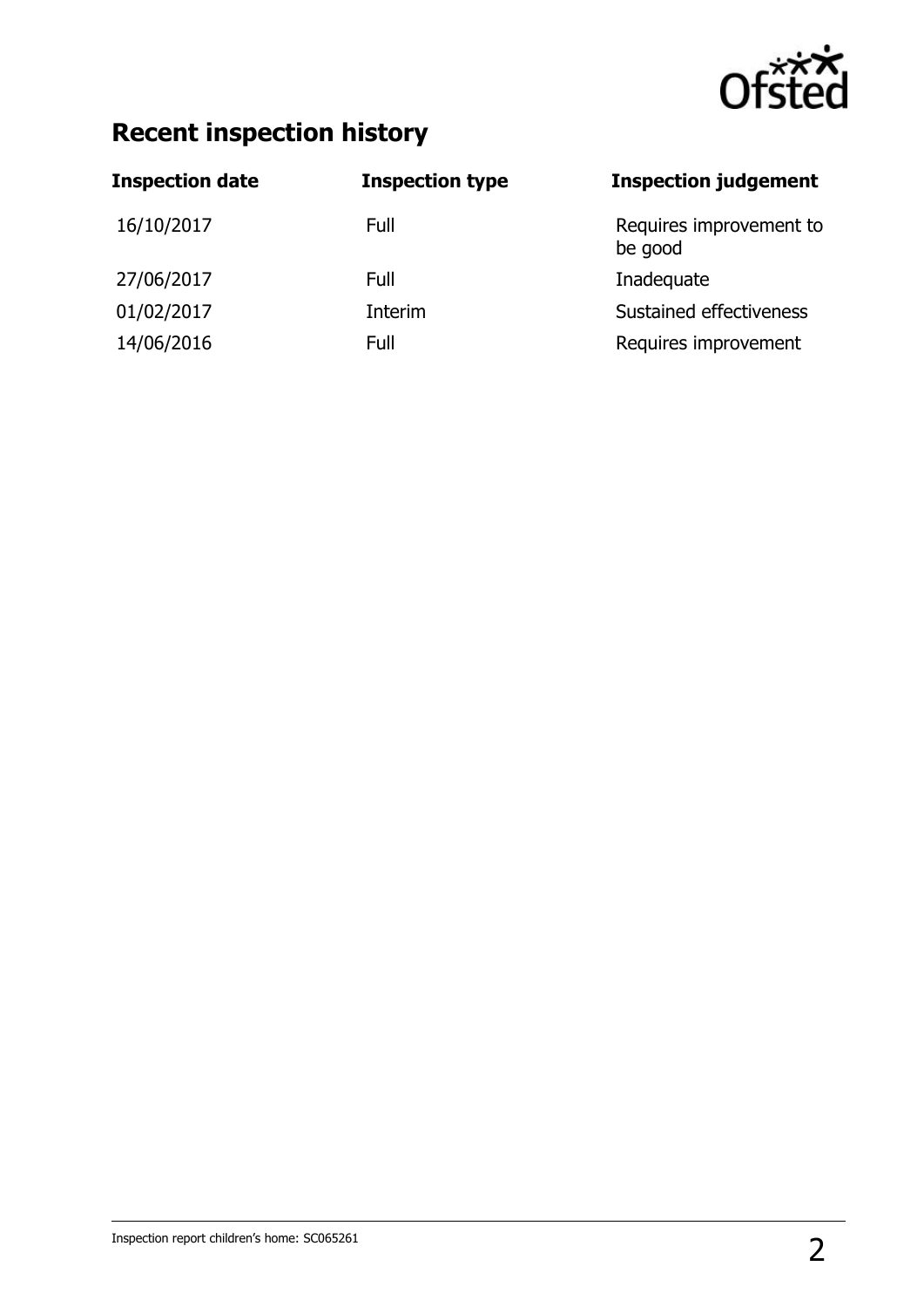

## **What does the children's home need to do to improve?**

#### **Statutory requirements**

This section sets out the actions that the registered person(s) must take to meet the Care Standards Act 2000, Children"s Homes (England) Regulations 2015 and the "Guide to the children's homes regulations including the quality standards'. The registered person(s) must comply within the given timescales.

| <b>Requirement</b>                                                                                                                                                                                                                                                                                                                                                                                                                                                                                                                                                                                                                                                     | Due date  |
|------------------------------------------------------------------------------------------------------------------------------------------------------------------------------------------------------------------------------------------------------------------------------------------------------------------------------------------------------------------------------------------------------------------------------------------------------------------------------------------------------------------------------------------------------------------------------------------------------------------------------------------------------------------------|-----------|
| 13: Leadership and management<br>The leadership and management standard is that the registered<br>person enables, inspires and leads a culture in relation to the<br>children's home that helps children aspire to fulfil their potential;<br>and promotes their welfare.<br>In particular, the standard in paragraph (1) requires the                                                                                                                                                                                                                                                                                                                                 | 30/9/2018 |
| registered person to use monitoring and review systems to<br>make continuous improvements in the quality of care provided<br>in the home.<br>(Regulation 13(1)(a)(b), (2)(h))                                                                                                                                                                                                                                                                                                                                                                                                                                                                                          |           |
| 32: Fitness of workers                                                                                                                                                                                                                                                                                                                                                                                                                                                                                                                                                                                                                                                 | 30/9/2018 |
| For the purposes of paragraph $(3)(b)$ , an individual who works<br>in the home in a care role has the appropriate qualification if, by<br>the relevant date, the individual has attained the Level 3<br>Diploma for Residential Childcare (England) ("the Level 3<br>Diploma"); or a qualification which the registered person<br>considers to be equivalent to the Level 3 Diploma.<br>The relevant date is in the case of an individual who starts<br>working in a care role in a home after 1st April 2014, the date<br>which falls 2 years after the date on which the individual started<br>working in a care role in a home.<br>(Regulation 32(4(a)(b), (5)(a)) |           |
| 33: Employment of staff<br>The registered person must ensure that all employees undertake<br>appropriate continuing professional development;<br>receive practice-related supervision by a person with<br>appropriate experience; and<br>have their performance and fitness to perform their roles<br>appraised at least once every year.<br>(Regulation $33(4)(a)(b)(c)$ )                                                                                                                                                                                                                                                                                            | 30/9/2018 |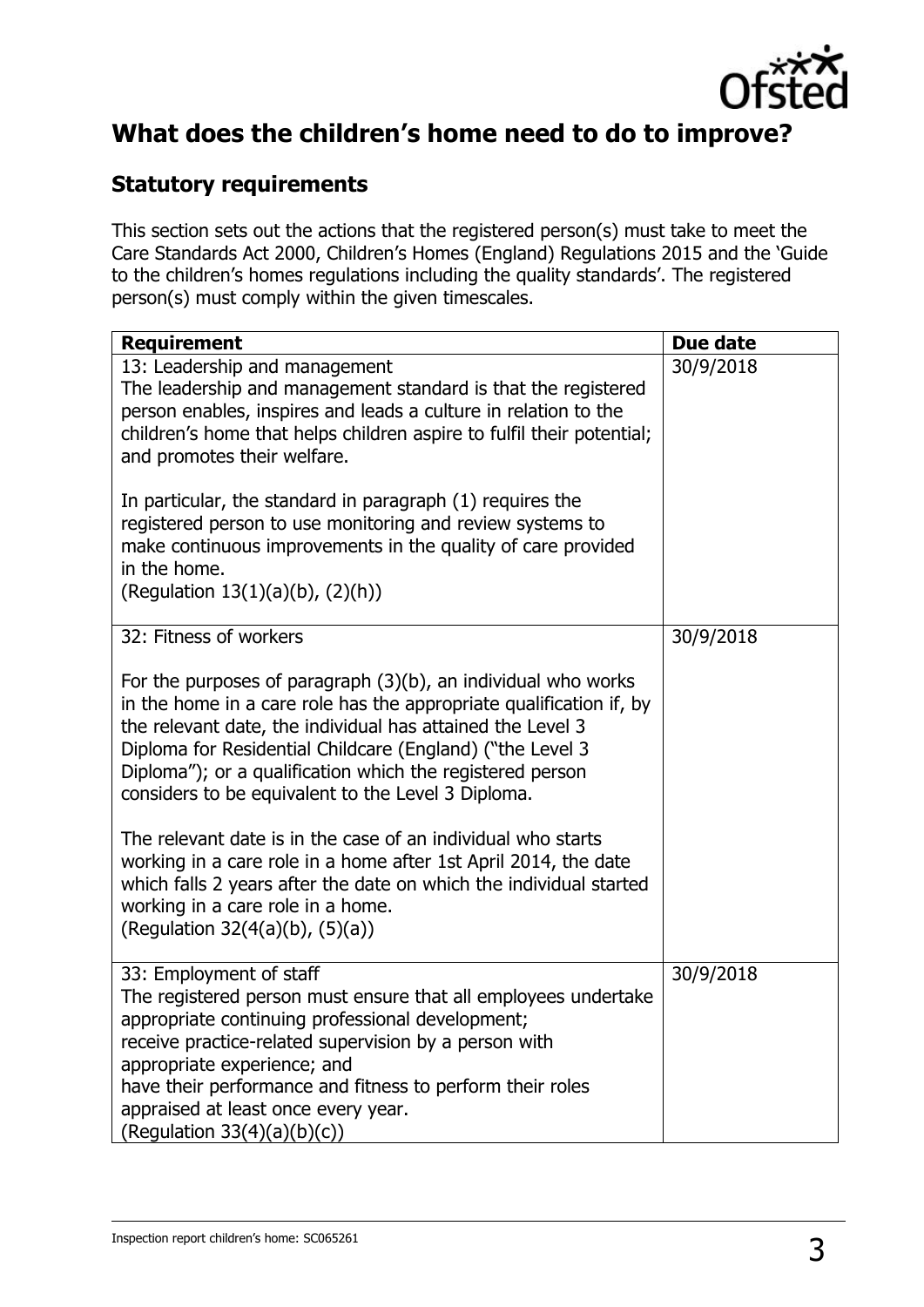

#### **Recommendations**

■ Children's home staff should seek to identify and provide appropriate opportunities for children to develop themselves in accordance with their wishes and feelings and as part of the home's plan for their care. Each child's talents and interests should be understood and nurtured, with children selecting activities based on their personal preferences and abilities, so far as is reasonable. Staff should also support children to try activities that are "new" for them, where appropriate. ("Guide to the children"s homes regulations including the quality standards" page 31, paragraph 6.4)

In particular, these activities should be creative and stimulating. Leaders and managers need to ensure that staffing levels are such to enable all children to be able to access the community for activities.

■ The capacity and competence of the staff to build constructive, warm relationships with children that actively promote positive behaviour, provide the foundations for managing any negative behaviour. Staff should have the skills to respond to each child"s individual behaviour. Where necessary they should manage conflict, maintain constructive dialogues and react appropriately if challenged by a child in their care. ("Guide to the children"s homes regulations including the quality standards' page 39, paragraph 8.14)

In particular, leaders and managers should consider including specific behavioural targets in children's long-term plan documents.

■ Staff should continually and actively assess the risks to each child and the arrangements in place to protect them. ('Guide to the children's homes regulations including the quality standards" page 42, paragraph 9.5)

In particular, risk assessments need to consistently contain enough detail about the antecedents and the strategies employed to reduce the level of risk.

■ Any child who has been restrained should be given the opportunity to express their feelings about their experience of the restraint as soon as is practicable, ideally within 24 hours of the restraint incident, taking the age of the child and the circumstances of the restraint into account. In some cases, children may need longer to work through their feelings, so a record that the child has talked about their feelings should be made no longer than 5 days after the incident of restraint. ('Guide to the children's homes regulations including the quality standards" page 46, paragraph 9.60)

In particular, ensure that records evidence that all children consistently receive opportunities for debrief discussions after an incident and in line with their abilities.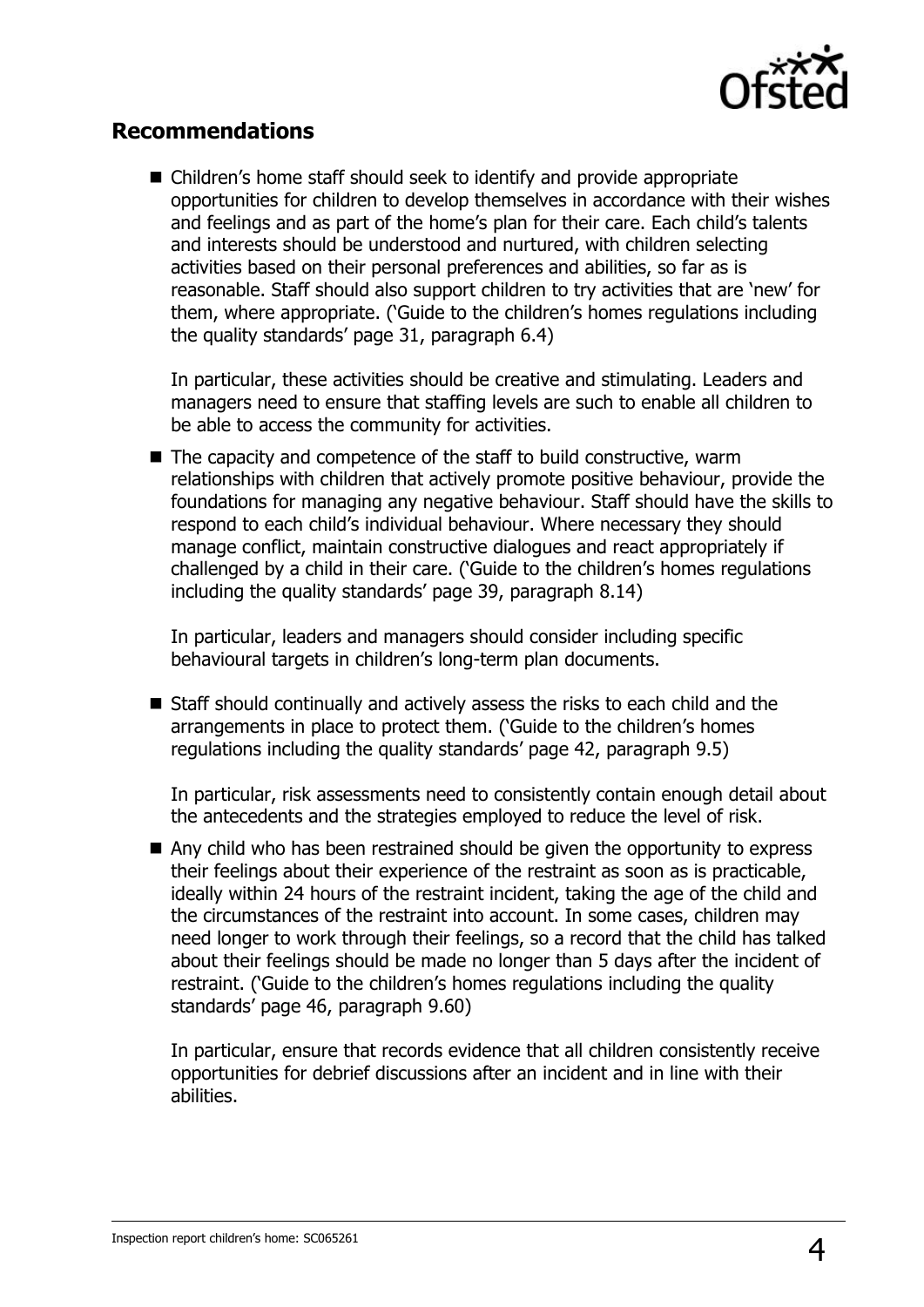

## **Inspection judgements**

#### **Overall experiences and progress of children and young people: requires improvement to be good**

The availability of activities for children is unreliable as it depends on there being enough staff. Too many children do not have good opportunities to engage in activities in the community, and this limits the quality of their experiences. Children who do not require two staff to support them have better opportunities to join in with community activities, and their access to the local community has increased.

The quality of activities also depends on which house the children live in and how creative staff in those houses are at making them stimulating and imaginative. Activities are not consistently expanding all children's experiences or developing their interests.

Overall, the quality of the environment in the majority of houses has improved. Staff have been creative in the way that they have decorated and furnished some children"s bedrooms. Staff have continued to remove locks on cupboards. However, the environmental improvement work is ongoing. Some televisions remain boxed in, but the number has been reduced since the last inspection. Keypad locks remain in use in many of the houses. The purpose and use of these locks requires further review.

Work undertaken regarding the compatibility of children within each house needs to improve. In one home, the children in the current mix are not compatible. Leaders and managers have plans to rearrange where each child lives. Currently, decisions about the mix of children are not formalised in a written risk assessment.

Children"s plans contain targets which staff regularly review to demonstrate the progress that children are making. However, these targets are not currently linked to children"s behavioural needs as well as they are to other aspects of their lives.

Discussions with children after incidents and/or restraint require improvement. Some children"s records show that they received an opportunity to debrief after the incident, but not all.

Staff have strong relationships with the children whom they care for. They treat them with dignity and respect. Staff celebrate the achievements that children make.

Staff have successfully improved their relationships with parents and carers. Parents feel that the homes are more open and welcoming than before.

The care, education and therapeutic teams are now working closely together to provide a holistic approach to the children's care and education. The teams also have good links with external agencies, which helps to provide children with any additional support that they may need.

A number of children are developing their independence skills in line with their abilities.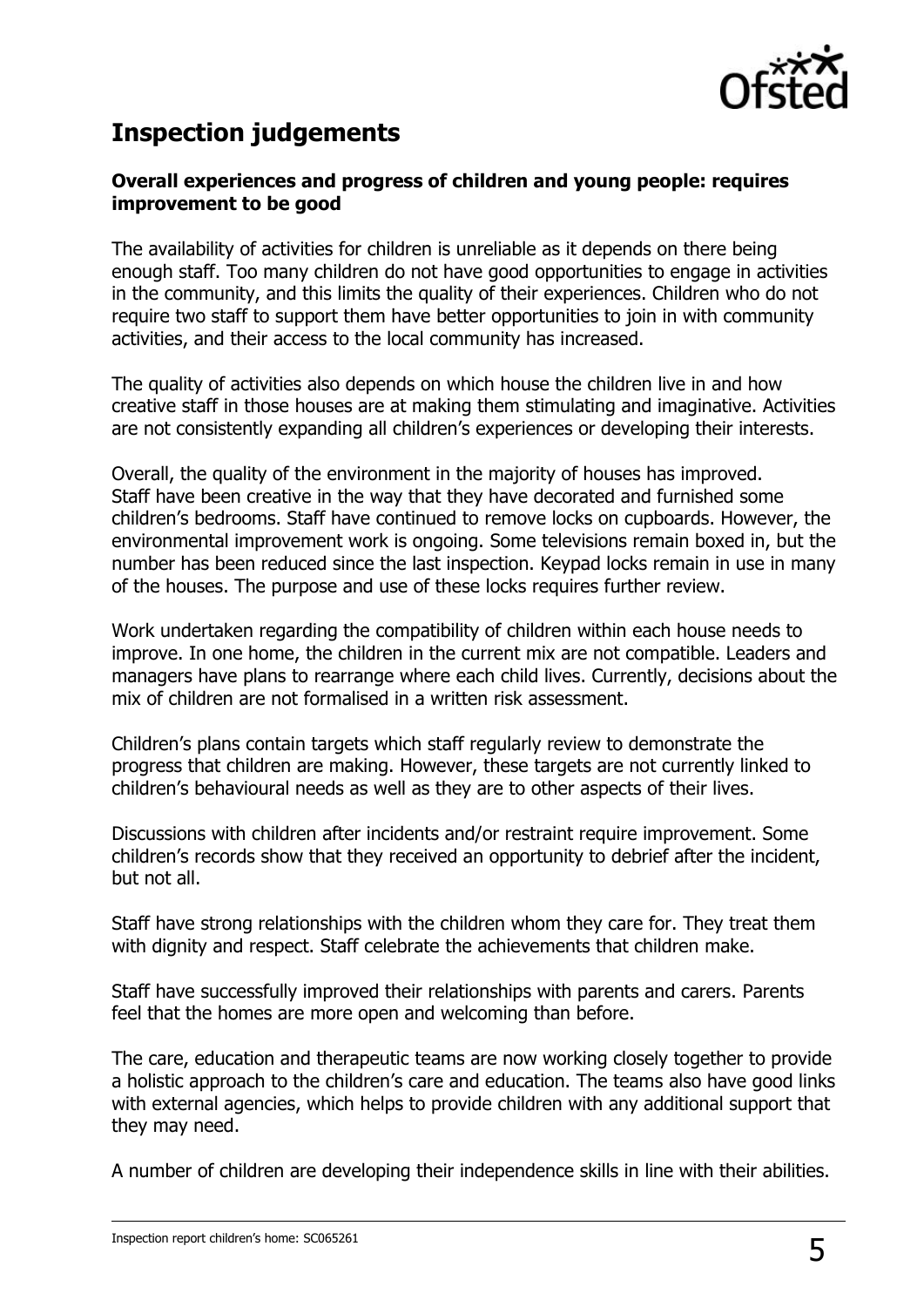

Staff give children good support to help them to move successfully to their next home. A member of staff monitors and evaluates this work to improve it for the next child who is to move on.

Complaints are well managed. Records of complaints evidence that the procedures for dealing with complaints is followed in practice.

#### **How well children and young people are helped and protected: good**

Safeguarding systems are effective. Safeguarding records are detailed and show that leaders and managers take effective action to deal with child protection concerns.

Behaviour management plans are comprehensive documents that are now more specific to the individual child. Parents spoken to report that they have seen an improvement in their child"s behaviours due to the updated support plans and behaviour strategies being shared across care and education, and with them. These improvements include the child"s ability to manage their own behaviours.

Restraint is used as a last resort and for the minimum amount of time possible. Staff are no longer taking children to the floor to restrain them, and the number of ground holds has been reduced.

Staff have a good understanding of risk, and risk assessments are in place. Staff are aware of the additional vulnerabilities of the children whom they care for. However, risk assessments do not consistently contain enough detail on the antecedents and the strategies employed to reduce the level of risk.

The recruitment of staff follows safer recruitment practices, which helps to protect children. Fire, health and safety are well managed. This provides children with a safe environment in which to live.

#### **The effectiveness of leaders and managers: requires improvement to be good**

Leaders and managers have not taken sufficient action to improve all of the weaknesses seen at previous inspections. Despite changes in the leadership team, too many staff are still not receiving regular supervision or an annual appraisal. A requirement to address this weakness has been raised at seven previous inspections.

Five staff have not completed the level 3 qualification within the required timescale. Leaders and managers are aware of this and are supporting staff to undertake this qualification. The two care managers have recently begun the level 5 qualification. Leaders and managers have initiated this to provide those who oversee the day-to-day operation of the homes with additional skills and increased understanding of the management role. The number of staff who are first-aid trained has increased, which ensures that a first-aid qualified member of staff is always on duty.

The monitoring carried out by leaders and managers requires improvement. Leaders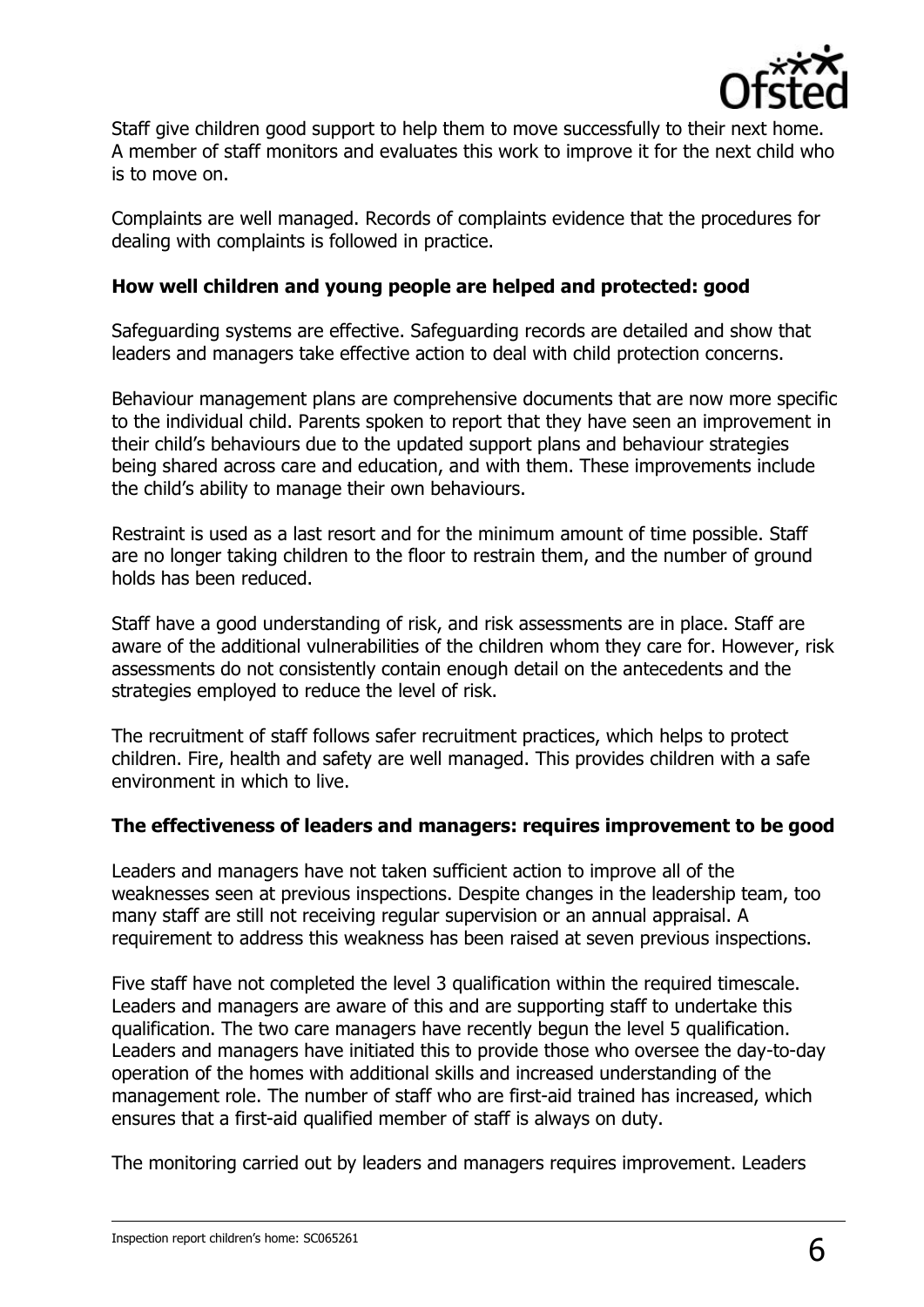

and managers have not identified the gaps in supervisions and appraisals. In addition, the monitoring of medication is complex and does not allow for early identification of medication errors.

The number of staff vacancies remains high. Leaders and managers are continuing to experience difficulties in recruiting new staff with the calibre of experience that they require. Currently, there are nine day-staff and 17 night-staff vacancies. Agency and bank staff are used to cover these vacancies. Where possible, leaders and managers strive to ensure that agency and bank staff are assigned to specific homes to provide consistency.

Leaders and managers have an understanding of some areas for improvement and have taken timely action to address these.

The registered manager is appropriately qualified for the role.

The majority of staff have confidence in the leaders and managers. Staff particularly praise the principal for her approach and openness.

The school council is an effective forum for children to express their views and effect changes in their home and school.

The staff team has built strong working relationships with external agencies. This has led to an improvement in information sharing and the development of children's plans.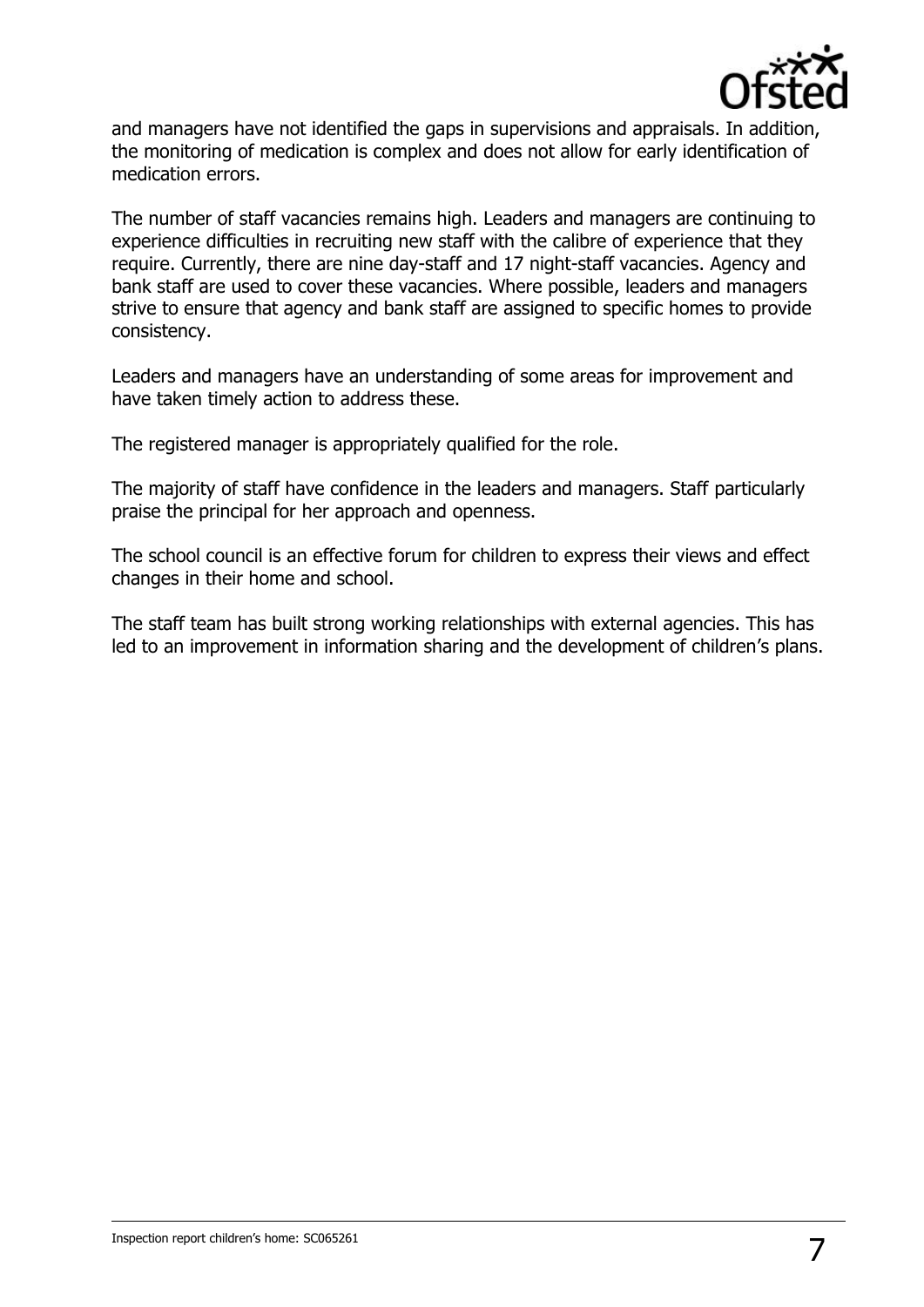

## **Information about this inspection**

Inspectors have looked closely at the experiences and progress of children and young people. Inspectors considered the quality of work and the difference made to the lives of children and young people. They watched how professional staff work with children and young people and each other and discussed the effectiveness of help and care provided. Wherever possible, they talked to children and young people and their families. In addition, the inspectors have tried to understand what the children's home knows about how well it is performing, how well it is doing and what difference it is making for the children and young people whom it is trying to help, protect and look after.

Using the 'Social care common inspection framework', this inspection was carried out under the Care Standards Act 2000 to assess the effectiveness of the service, how it meets the core functions of the service as set out in legislation, and to consider how well it complies with the Children's Homes (England) Regulations 2015 and the 'Guide to the children's homes regulations including the quality standards'.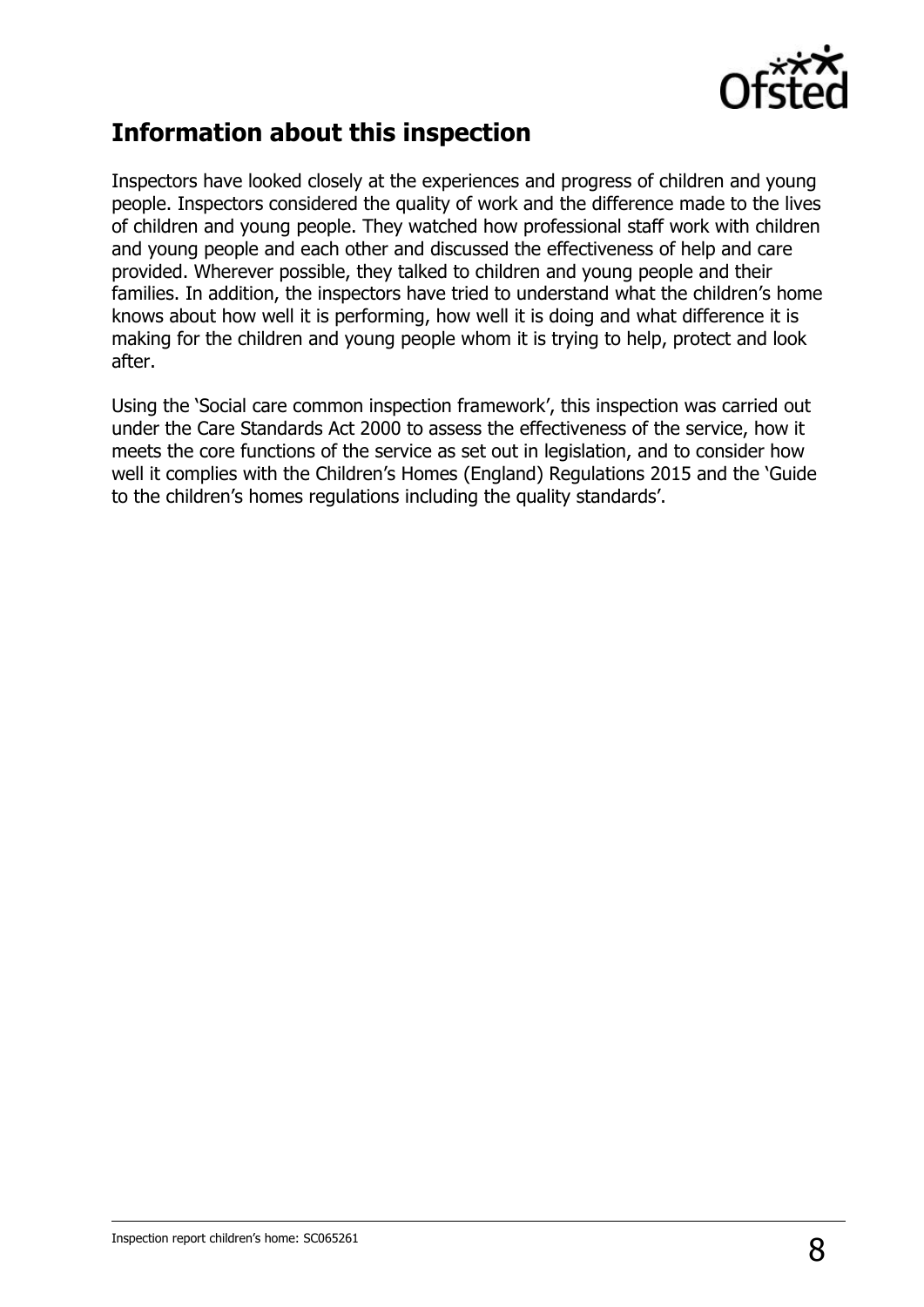

## **Children's home details**

**Unique reference number:** SC065261

**Provision sub-type:** Residential special school

**Registered provider:** Cambian Autism Services Limited

**Registered provider address:** Cambian, Waterfront, Hammersmith Embankment, Chancellors Road, London W6 9RU

**Responsible individual:** Virginia Bellard

**Registered manager:** Neil Johnstone

## **Inspectors**

Wendy Anderson, social care inspector Sharron Escott, social care inspector Guy Mammatt, social care inspector